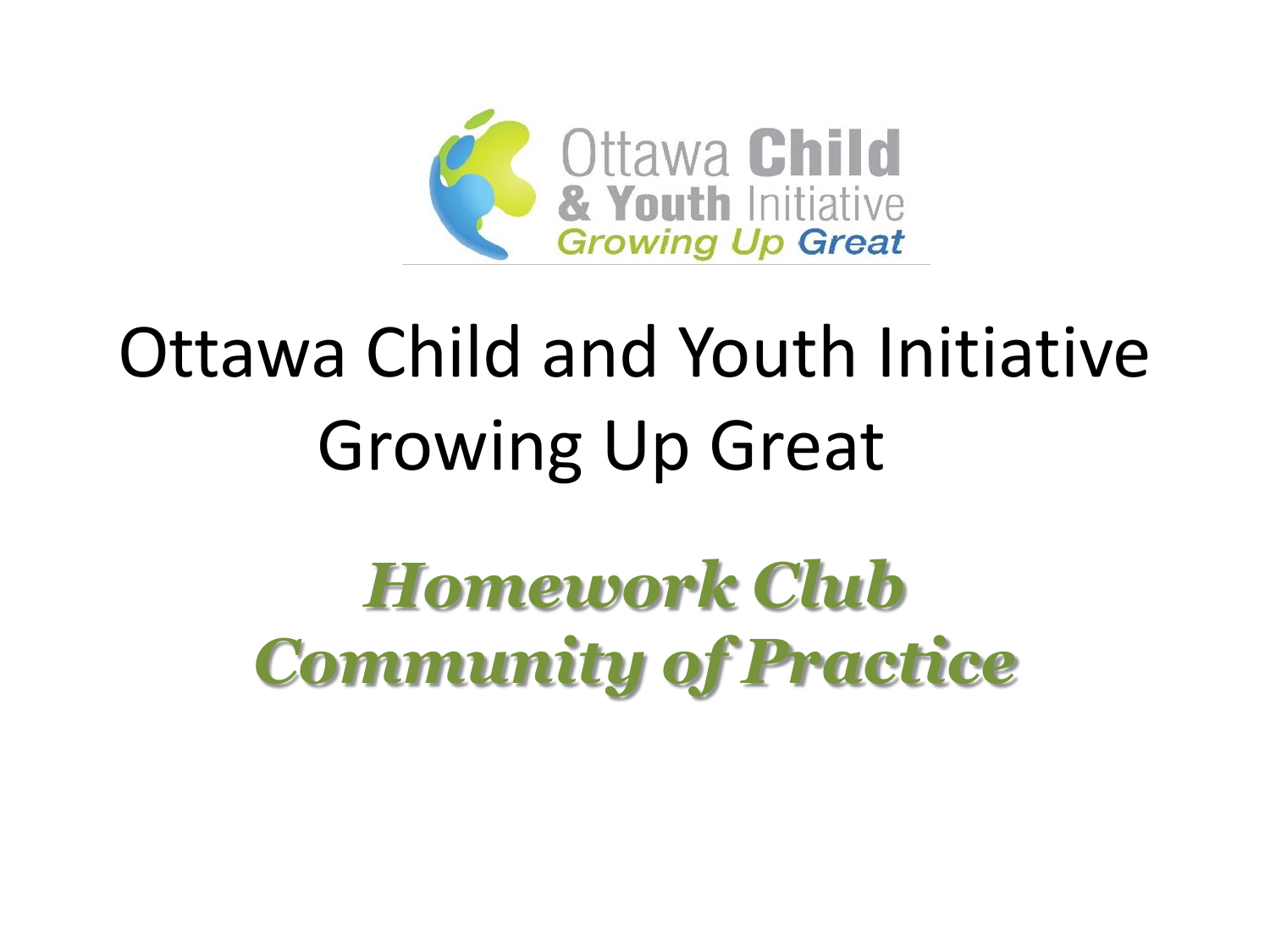

#### *Our Vision*

All children and youth in Ottawa have the opportunity to reach their full potential

#### *Our Mission*

Work together to foster the healthy development of all children and youth through research, advocacy and program development.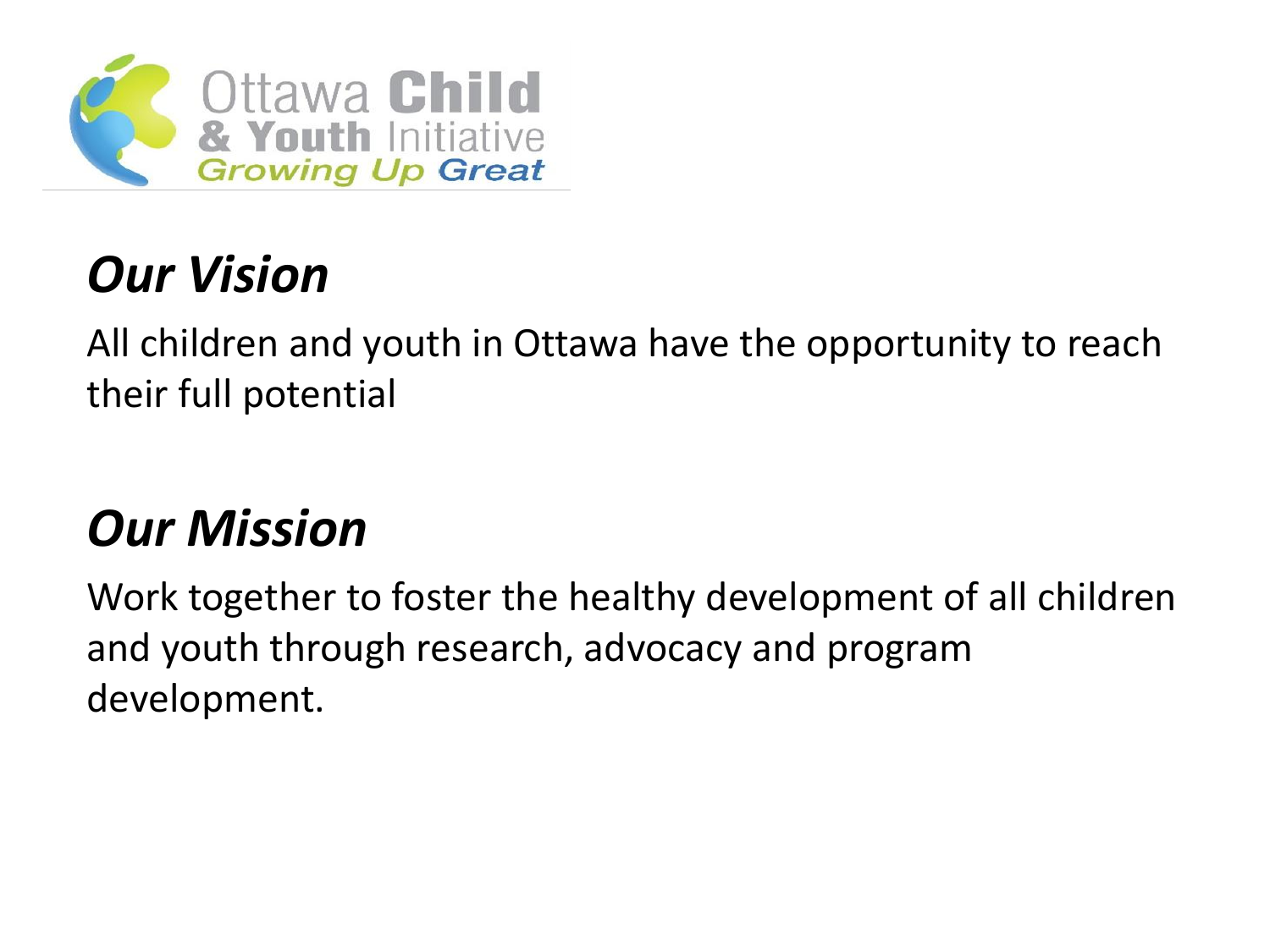

#### *Our Mandate*

Foster a community where all children and youth grow up great because:

- they live in safe and caring environments;
- their fundamental needs are met;
- they benefit from opportunities to develop their competencies;
- and they prosper in stable and nurturing relationships.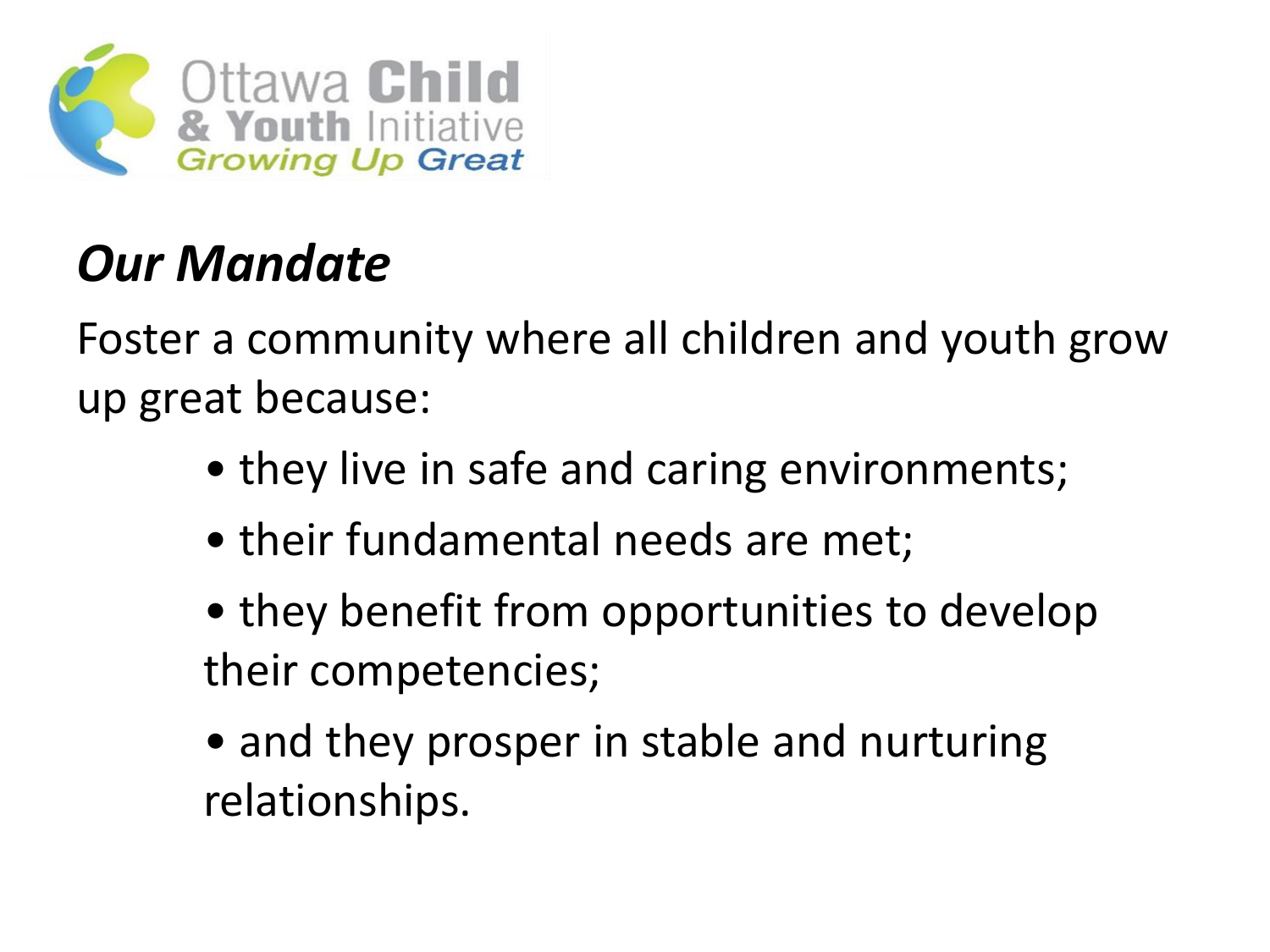

## *Our Membership*

- OCYI is a collaboration of over 80 member organizations with a shared commitment to seeing all children and youth in Ottawa grow up great.
- We recognize the power of a collective voice and provide a platform to work collectively to guide and influence practice, policy, and systems aimed at children and youth.
- OCYI member organizations include large institutions, government departments, city-wide-organizations, networks and issue-specific coalitions, and smaller neighbourhood-based agencies.
- OCYI members have the opportunity to influence practice, policy and systems in Ottawa, share common challenges, and network with professionals dedicated to improving the healthy development of children and youth in Ottawa.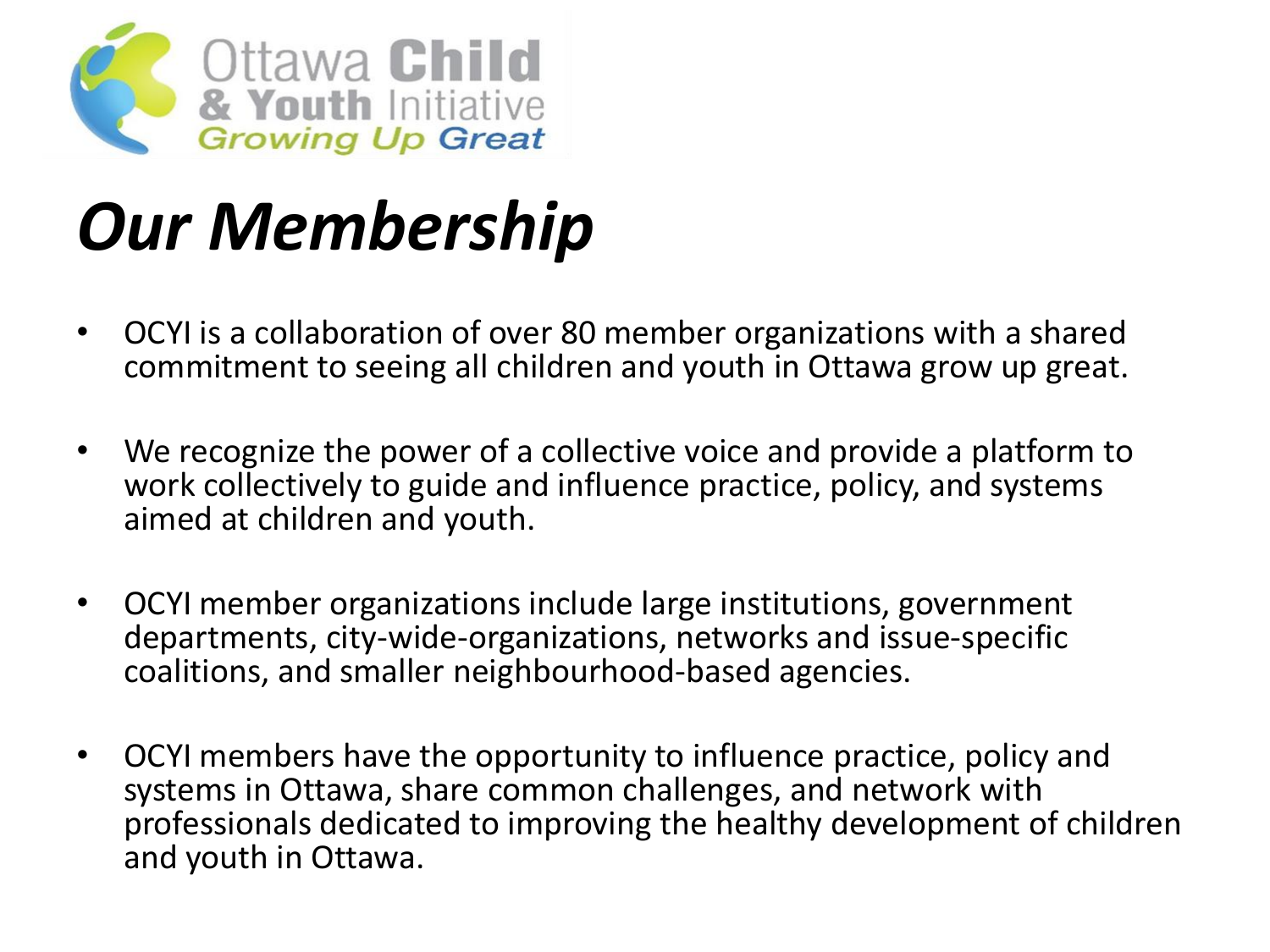

#### **Our Structure**

#### **Our structure and governance is comprised of:**

**Council of Partners:** Senior executive leaders from the public and voluntary sector who provide leadership and strategic direction for OCYI

**Research and Evaluation:** Researchers, volunteers, and members who support access to and appropriate use of quality data and information

**Coordinating Committee:** Co-chairs representing the different structures of OCYI and the organizations that contribute to the secretariat support. The committee is responsible for ensuring integration across the full initiative

**Growing Up Great Network:** Open to all professionals and individuals that agree with the OCYI mandate and strategic priorities. This large group provides oversight and accountability for all action plans and OCYI task groups

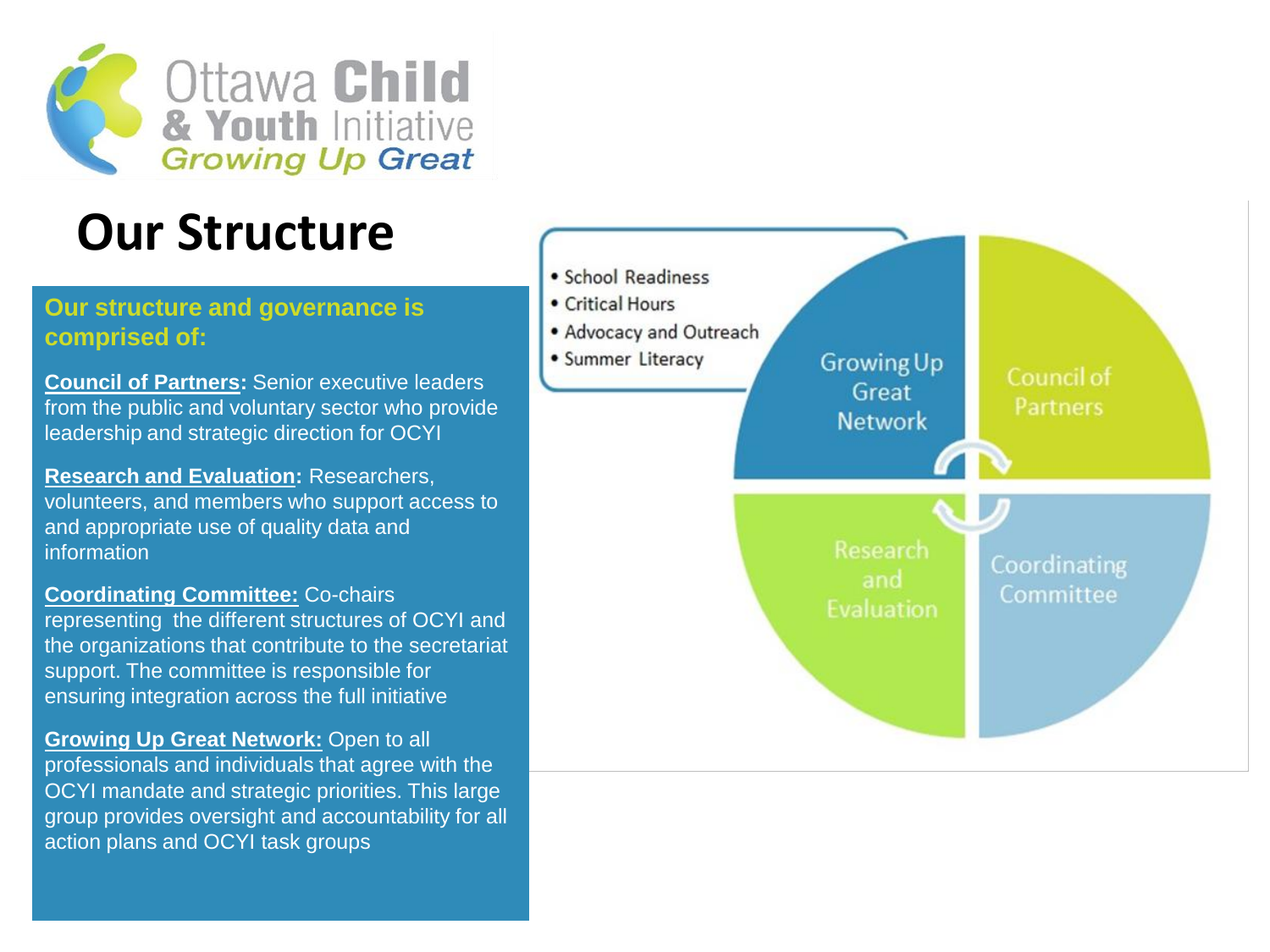

#### **2015 Strategic Priorities**

| <b>Critical Hours</b>                                                                                                                                                      | <b>School Readiness</b>                                                                                                                                                                                | <b>Collective Voice for</b><br>Child and Youth<br>Sector                                                                                                        | Research into Action                                                                                                                                                                             |
|----------------------------------------------------------------------------------------------------------------------------------------------------------------------------|--------------------------------------------------------------------------------------------------------------------------------------------------------------------------------------------------------|-----------------------------------------------------------------------------------------------------------------------------------------------------------------|--------------------------------------------------------------------------------------------------------------------------------------------------------------------------------------------------|
| Working together to ensure<br>children and youth have safe,<br>positive, and enriching<br>opportunities during<br>out-of-school time                                       | Enabling organizations to<br>successfully support<br>young children and families                                                                                                                       | <b>Engaging community and</b><br>decision- makers on issues<br>that impact children, youth<br>and their families                                                | Supporting and promoting<br>the use of research and data<br>to inform and guide<br>program, policy and systems                                                                                   |
| Implement outcome<br>evaluation pilot for after-<br>school programs<br>Support program-to-program<br>practices and training<br>Launch and oversee                          | Support agencies to<br>implementation of tools for the<br>early identification of<br>developmental concerns<br>Facilitate a community<br>response to strengthen self-<br>regulation skills and promote | Leverage member networks<br>to promote communications<br>and key messages<br><b>Promote 5 Numbers You</b><br>Need to Know about<br>Children and Youth in Ottawa | Improve access to and<br>sharing of available data<br>through the facilitation data<br>sharing among partners<br>Identify common indicators<br>for child and youth health<br>and development and |
| implementation of tools to<br>support literacy skills of<br>vulnerable children during<br>summer<br><b>Facilitate Ottawa Homework</b><br><b>Club Community of Practice</b> | attachment in young children<br>and their families<br>Increase capacity of<br>organizations to serve children<br>with developmental concerns                                                           | Launch and support the<br>Ottawa Collaborative for<br><b>Parenting Support</b>                                                                                  | community action<br>Support knowledge<br>mobilization                                                                                                                                            |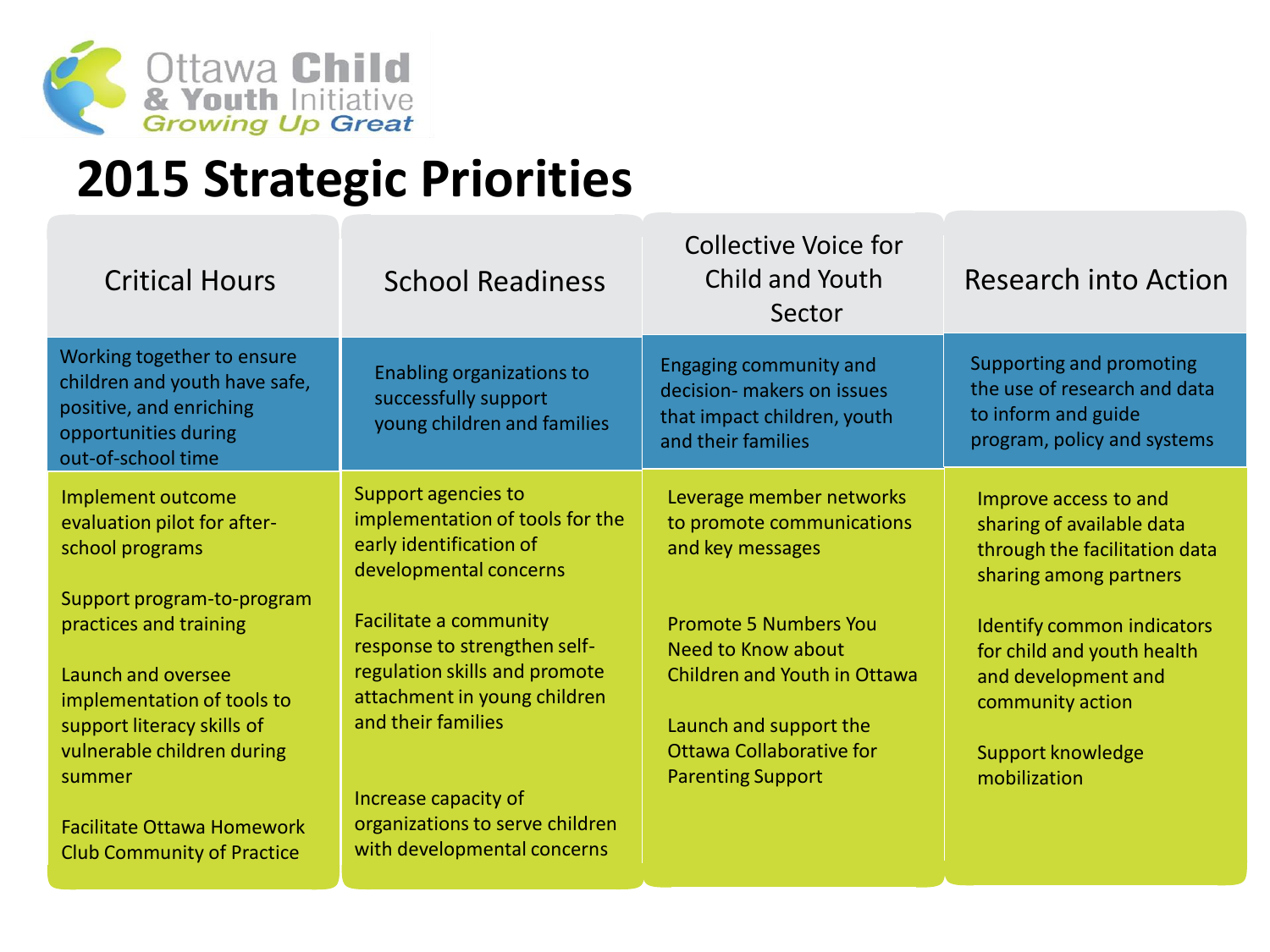

# Homework Club Community of Practice

#### *What is it?*

Brings together almost 30 after-school and homework club programs from across the city to:

- share tools
- share practices and ideas
- identify and make available training opportunities
- work together to ensure homework club programs across the city offer high quality, accessible programs for children and youth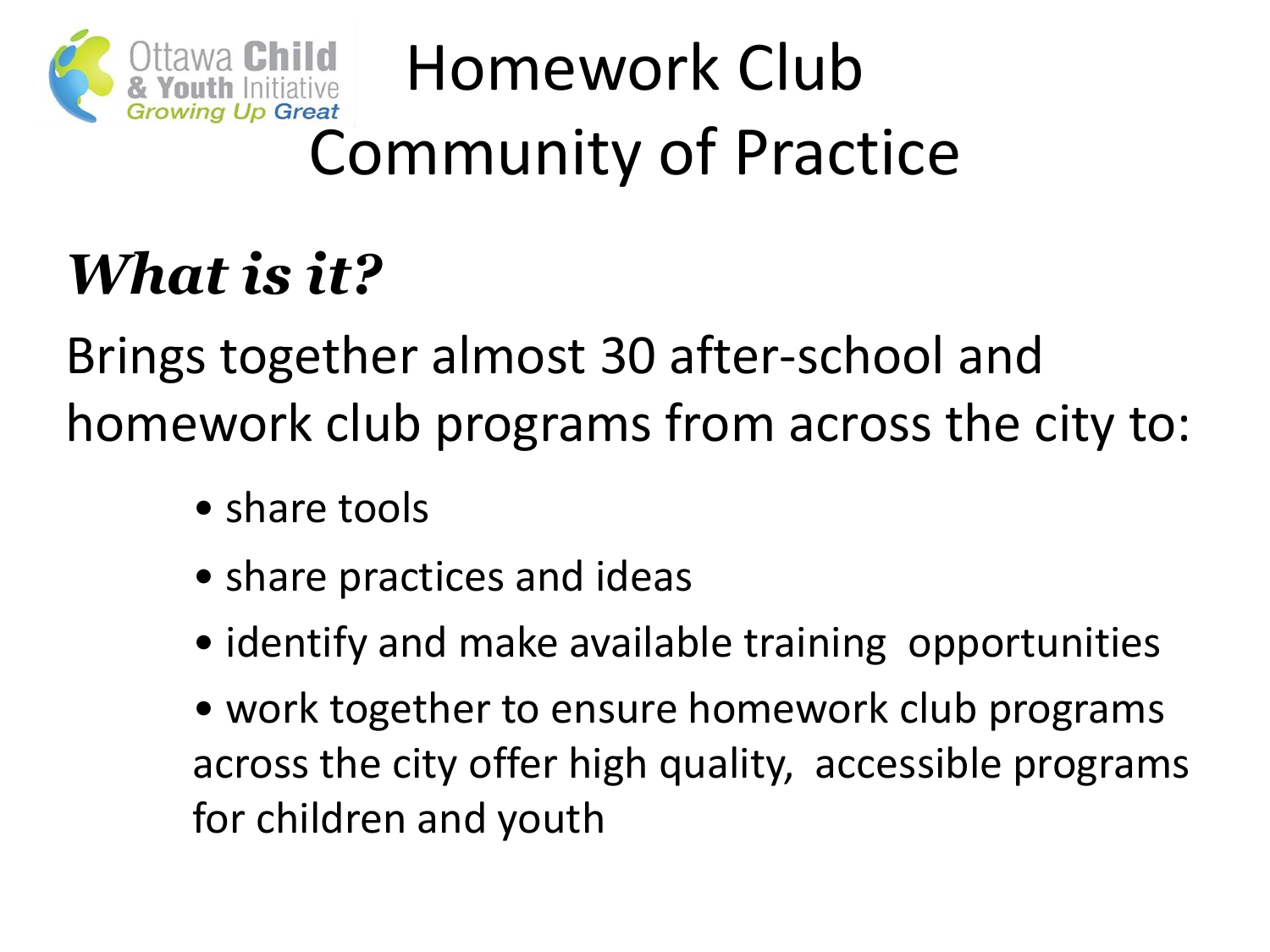

### <sup>a Child</sup> Homework Club Community of Practice *How did it start?*

• Critical hours programs for children and youth is one of the major strategic priorities for OCYI.

• In 2012, OCYI completed a mapping process to understand the issues, community gaps and identify ways to make programs more available and accessible.

• OCYI Critical Hours Task Group created the CoP to better understand the existing programs, identify local best practices, share tools and resources, and work towards outcome measures.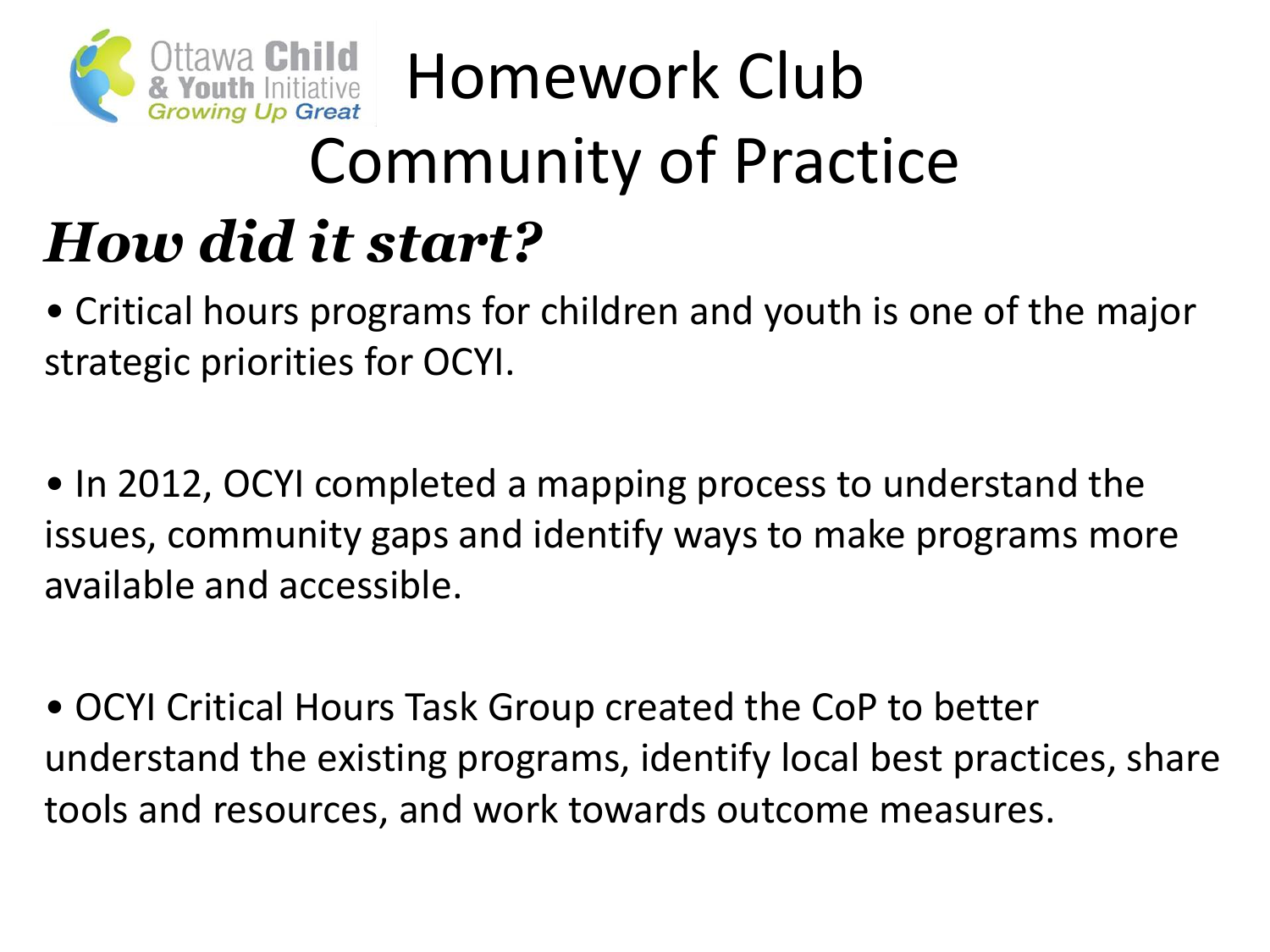

# Homework Club Community of Practice

## *Why is it important?*

• There are many high quality homework club programs across the city.

• There are large disparities between programs in terms of resources and funding.

• There is limited knowledge and measurement on the impacts and outcomes these programs are having on the children and youth who attend.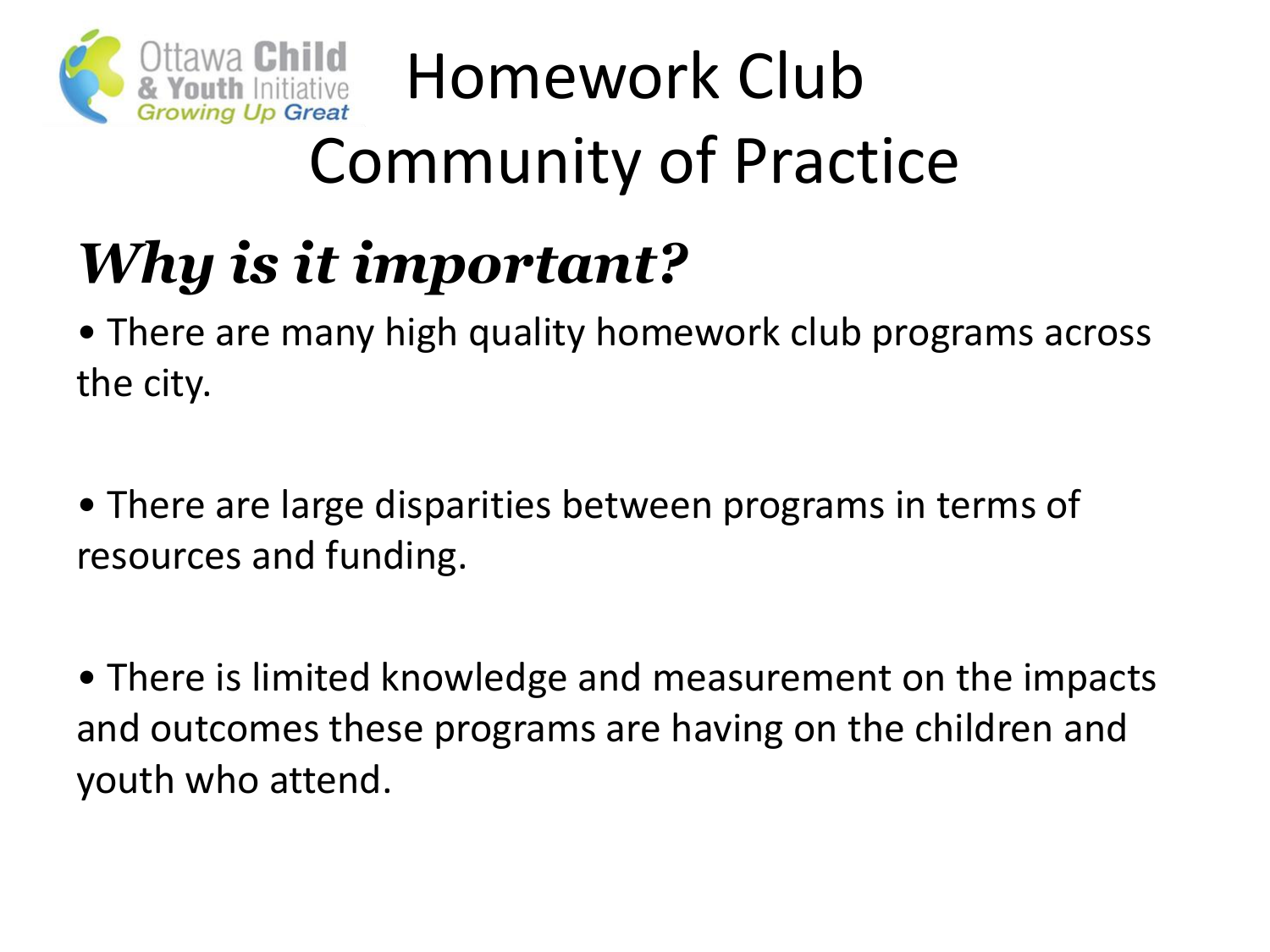

# Homework Club Community of Practice

# *What is happening now?*

- Annual Homework Club 101 workshop taking place October 1, 2015
- Developing common evaluation tools with the Effective Measures team from SPC.
- Update mapping tool annually to get a snapshot of the programs, their locations and the key best practices within each program.